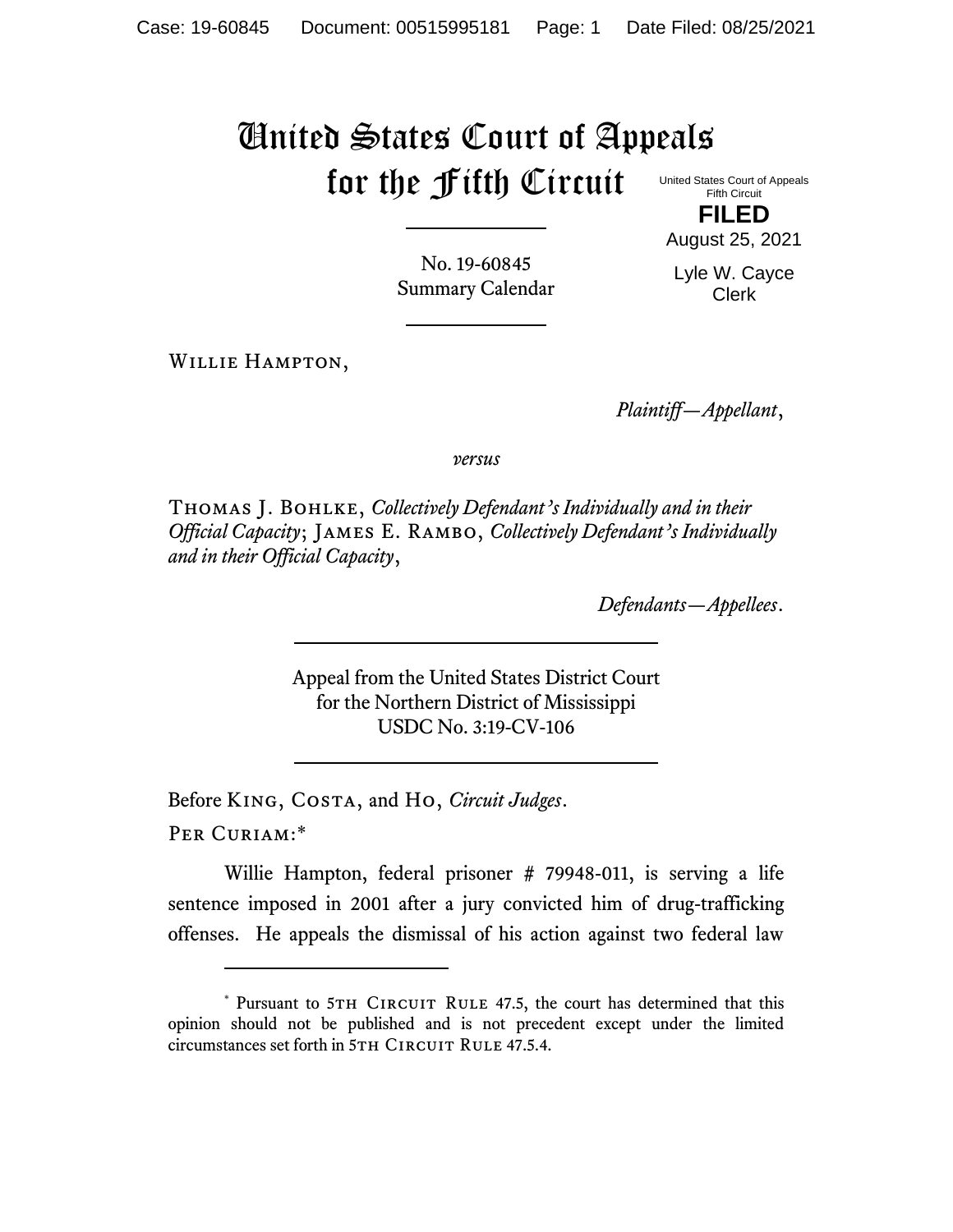## No. 19-60845

enforcement officers, brought under *Bivens v. Six Unknown Named Agents of Fed. Bureau of Narcotics*, 403 U.S. 388 (1971). Hampton alleged a conspiracy that resulted in his arrest and conviction, as well as a state law forfeiture of cars and cash and a federal forfeiture of real property. Years of state court litigation resulted in the return, in 2018, of his cars and cash based on a violation of his speedy-trial rights. We dismissed an appeal of the federal forfeiture in 2003.

The magistrate judge, who decided the case by consent, dismissed the action as untimely and as barred by collateral estoppel, or issue preclusion. All of the issues Hampton raises in his complaint and brief were conclusively decided against him in his criminal proceeding, his first proceeding under 28 U.S.C. § 2255, a 2006 federal civil rights action, or the federal forfeiture action. Under the doctrines of issue preclusion and claim preclusion, these issues may not be relitigated against these defendants. *See United States v. Shanbaum*, 10 F.3d 305, 310-11 (5th Cir. 1994); *United States v. Mollier*, 853 F.2d 1169, 1175 n.7 (5th Cir. 1988); *Lubrizol Corp. v. Exxon Corp.*, 871 F.2d 1279, 1288-89 (5th Cir. 1989); *see also Heck v. Humphrey*, 512 U.S. 477, 486- 87 (1994).

In any event, his assertions are too vague and conclusional to state any constitutional violation. *See Morrison v. City of Baton Rouge*, 761 F.2d 242, 244 (5th Cir. 1985). To the extent Hampton contends he is entitled to a hearing on the speedy-trial factors of *Barker v. Wingo*, 407 U.S. 514, 530-35 (1972), his claim is moot because he prevailed on that issue in state court. *See Los Angeles Cnty. v. Davis*, 440 U.S. 625, 631 (1979).

In light of the foregoing, we dismiss the appeal as frivolous. *See* 5th Cir. R. 42.2. We need not examine whether, under Mississippi law, Hampton's state litigation tolled the limitations period in which he could raise claims based on the state forfeiture.